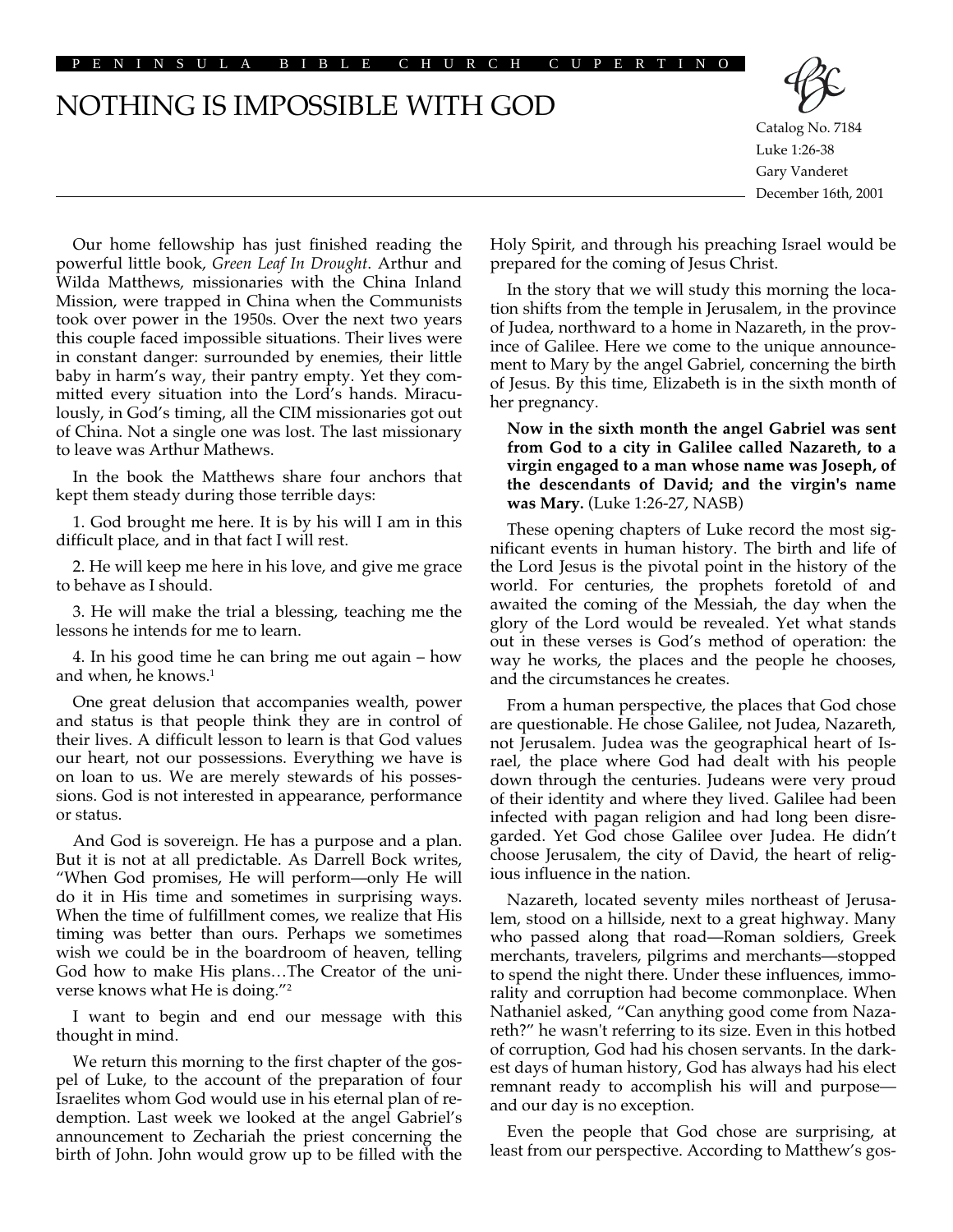pel, Joseph was a lineal descendant of King David, through Solomon. Joseph is described as a "righteous man" — a man of fairness and justice. He was a carpenter; he worked hard for a living. He was engaged to Mary. The name is a Greek translation of the Hebrew name Miriam. Luke's genealogy of Jesus has Mary as a direct descendant of King David, through his son Nathan.

Engagement in that first century day was much different from today. Engagement, or betrothal, lasted a year, and it was much more serious and binding. Consecrated before a priest, it was so binding that a couple had to divorce in order to break it. Betrothal usually took place shortly after puberty, so Mary was probably thirteen, fourteen, or possibly fifteen years old at this time. Luke says she was a virgin. The passage mentions that fact three times. Mary was a pure woman, despite the environment she lived in.

Luke records the angel's announcement.

**And coming in, he said to her, "Greetings, favored one! The Lord is with you." But she was very perplexed at this statement, and kept pondering what kind of salutation this was. The angel said to her, "Do not be afraid, Mary; for you have found favor with God. And behold, you will conceive in your womb and bear a son, and you shall name Him Jesus. He will be great and will be called the Son of the Most High; and the Lord God will give Him the throne of His father David, and He will reign over the house of Jacob forever, and His kingdom will have no end."** (Luke 1:28-33)

Gabriel's greeting is beautiful and powerful: "Hail, O favored one, the Lord is with you!" "Hail" is a greeting, but it has the same root as the word favor, or literally, grace. So his greeting could be rendered, "Grace, O graced one." Mary is favored because she is the recipient of God's grace. Some would suggest that Luke is implying a certain grace in Mary's character. But the only other place this word is used in Scripture is in Ephesians 1:6, where we read that God's glorious grace has been freely bestowed, or favored, upon us. God had given Mary his free and unmerited grace in choosing her to be the mother of his son.

"The Lord is with you," is a statement of the mighty power of God being present with and upon Mary. God will be the source of this great event, and he will be her protection and security in the difficult years ahead. She is merely the recipient of grace, not its dispenser.

Notice Mary's modest reaction to the greeting. She is agitated by the words of the angel; she feels that such a greeting isn't suited to her. But the angel reassures her with the same words he used to reassure Zacharias, "Fear not!" She has no reason to be afraid, because she is the special object of God's favor. Her poor circumstances and feelings of personal unworthiness do not deter God.

Then the angel begins to unfold the mystery for which God had chosen her. She will conceive, and following her pregnancy she will give birth to a boy. And the angel names the baby; the birth announcement is dictated even before the baby is conceived: "You are to name him Jesus (Y'shua)." Jesus, the Greek word for Joshua, means Jehovah-Salvation. Matthew's gospel records that Gabriel later appeared to Joseph and gave him the reason for the name. He said, "You shall call his name Jesus, for he will save his people from their sins" (Matt 1:21). Though that name was common in the first century — many little boys were called Jesus — finally, after centuries of waiting, there would come One who would bear that name perfectly and fulfill its meaning completely. Just as Joshua delivered Israel from their enemies and brought them out of slavery and into the Promised Land, so the new Joshua — Jesus — would deliver his people from their enemies, out of the slavery of sin, and bring them into the land of promise.

Yahweh is salvation: Jehovah saves. That name focuses on one of the central themes of Christmas, the universal need for a Savior. Jesus Christ brings deliverance from the bondage of sin. People don't focus much on this part of the Christmas story. We talk so much about the birth and all the sentiment that goes along with that — and there is much legitimate sentiment — that we miss the important things. The story is treated quite simply in Scripture, however. The focus is on the fact that the Lord Jesus came to die. The Lord Jesus Christ, the eternal Son of God, took a human body in order that he might die for our salvation. The apostle Paul would write Timothy many years later, "The saying is sure and worthy of full acceptance, that Christ came into the world to save sinners" (1Tim 1:15).

But this baby is more than a Savior. The amazing claims that the angels make for this unborn baby would have staggered Jewish readers of this gospel. The son of Mary will be a colossal figure. He will be the greatest ruler that not only Israel, but the whole world has ever seen.

First, *he will have unqualified greatness.* "He will be great," says the angel. And, unlike John the Baptist, whose greatness is qualified with the words, "in the sight of the Lord," Jesus' greatness is unqualified and absolute.

Second, *he will be the Son of God*. He will be "called the Son of the Most High," meaning, he "will be the Son of God." The "Son of the Most High" is a parallel expression of "Son of God." Some thirty years later, this was confirmed as Jesus was being baptized by John at the Jordan. The heavens were opened, the Spirit of God descended upon him like a dove, and a voice from heaven said, "This is my beloved Son, with whom I am well pleased."

Third, *his kingdom will have no end*. "The Lord will give Him the throne of His father David." He is the Messiah! "He will reign over the house of Jacob forever,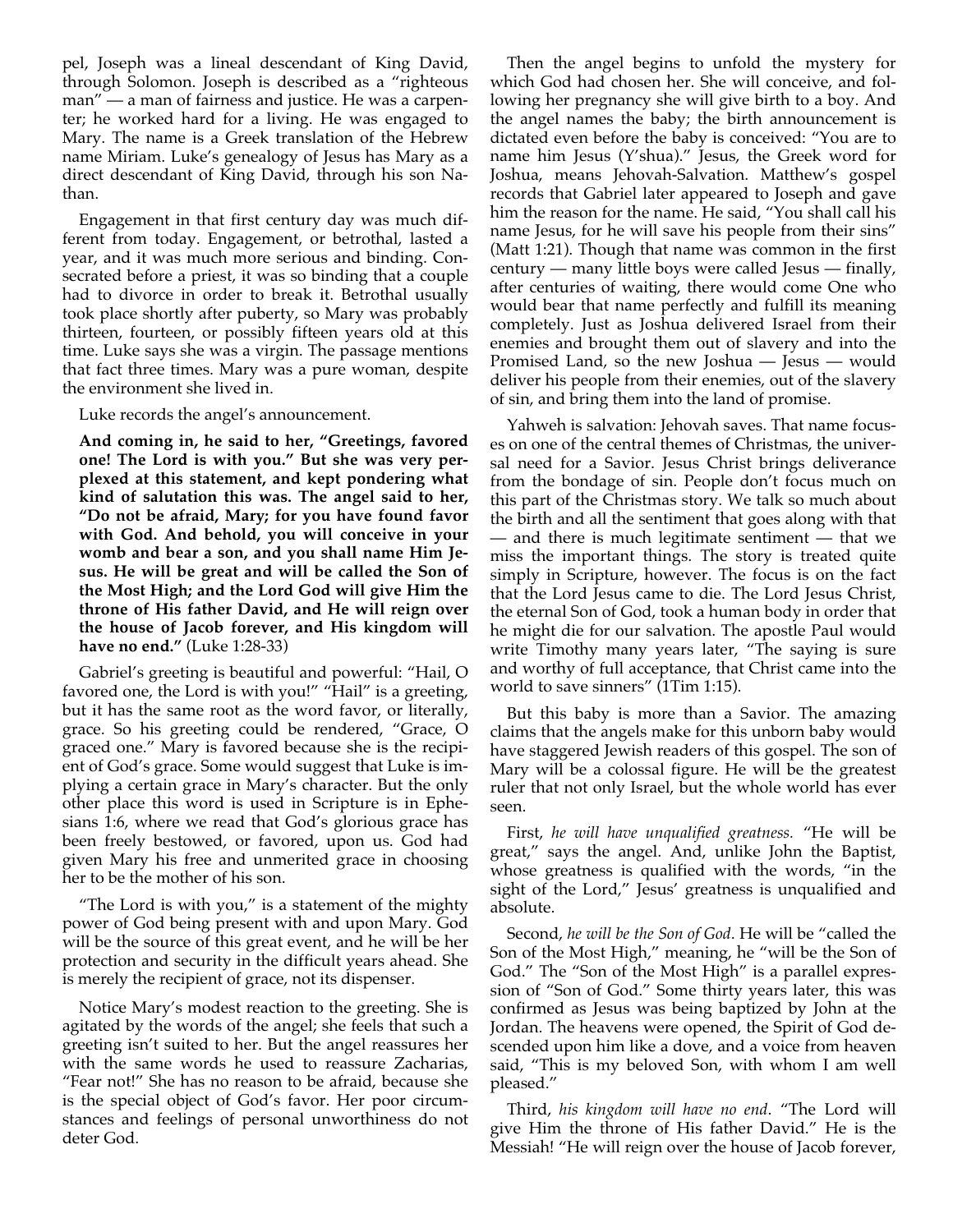and His kingdom will have no end." "The house of Jacob" is another messianic description used to designate Israel (Exod 19:3). Jesus is the long awaited King of Israel who will enjoy an eternal rule. This was the promise given to David in 2 Samuel 7:13-16, and put to song in Psalms 2:7; 89:4, 26-29; 132:12. Isaiah said of this coming king,

## **There will be no end to the increase of His government or of peace,**

**On the throne of David and over his kingdom,** 

**To establish it and to uphold it with justice and righteousness** 

**From then on and forevermore.** (Isa 9:7)

The angel declares this baby will be the last Davidic King, the Messiah, who will reign forever and ever. Once his kingdom is established it will never end. Jesus Christ enjoys an everlasting kingdom. That kingdom of God that was realized in the coming of Jesus and will be consummated at the Second Coming will continue forever!

Jesus Christ is the Coming One hoped for and expected in the Old Testament, and realized and proclaimed in the New. He will reign forever and ever. He will always be the sovereign king.

*When we've been there ten thousand years Bright shining as the sun, We've no less days to sing God's praise Than when we first begun.* (John Newton)

It is not surprising then that so great a person will have no ordinary birth.

**And Mary said to the angel, "How can this be, since I am a virgin?" The angel answered and said to her, "The Holy Spirit will come upon you, and the power of the Most High will overshadow you; and for that reason the holy Child shall be called the Son of God. And behold, even your relative Elizabeth has also conceived a son in her old age; and she who was called barren is now in her sixth month. For nothing will be impossible with God."** (Luke 1:34- 37)

There is a big difference between Mary's response and that of Zacharias, which we looked at last week. In unbelief, Zacharias asked for a sign. Mary timidly explains a simple fact, "How can this be, since I am a virgin?" She doesn't ask for proof; she simply wonders about the process, since she is the subject. There is a transparent simplicity in her question. She is not responding theologically, but realistically. "I've never had sexual intercourse. How can this happen?" she asks. It is interesting to think that, despite all the theological volumes that have been written about the virgin birth, Mary herself is the first one to raise the issue. "How can this be, since I am a virgin?"

The angel responds to Mary's question with beautiful poetry, describing how God will mysteriously provide for conception in her virgin womb.

There is wonderful parallelism in the first part of verse 32. The angel says that the power of the Holy Spirit of God will come upon Mary. God will overshadow, literally, will envelop her. The imagery hearkens back to Exodus 40, where the cloud that enveloped the tent symbolized the presence of God. It is a beautiful, sensitive, clear statement of divine activity that will result in conception. This active, creative, productive overshadowing presence of God brings about the conception within Mary's womb. This pre-existent person will be conceived by a direct divine act, without a sexual activity or substitute of any kind.

The angel then announces to Mary that this Jesus, as a result of his divinely instituted life, his supernatural conception, will be free from all taint of sin. The angel says, "Therefore the child to be born will be called holy, the Son of God."

Two important truths in verse 35 are difficult to hold in tension. The angel says, first, that the Savior of the world will be born of a woman. The Scriptures say that it was necessary for Jesus to be of the same nature as those whom he came to save. Remember the apostle Paul's words in Galatians 4:4-5, "But when the time had fully come, God sent forth his Son, born of woman, born under the law, to redeem those who were under the law, so that we might receive adoption as sons." Jesus was fully human. But the Scriptures also say that it was necessary for the Savior to be holy and sinless, because a sinful being could not achieve reconciliation for others.

Gabriel's announcement is that both of these conditions would be realized in the life of Jesus. Jesus is fully man, yet fully God. This is the mystery of the incarnation.

So this birth would be both miraculous and unique. The birth of Isaac to Abraham and Sarah in their old age certainly was miraculous, and the birth of John to Zacharias and Mary's cousin Elizabeth was miraculous. But the birth of this baby was more than miraculous. Jesus was unique. He would be conceived without a human father. He would be human and divine. He would be the Son of God and the son of a humble Nazarene girl.

The "holy offspring shall be called the Son of God," for that is who he is. This is the only way to account for Jesus. Don't make any apology for believing in the virgin conception and birth of Jesus. Because Jesus was a very special person, Immanuel, he would have to have a very special entry into the world.

The angel explains that God's power had already been evidenced in the life of Mary's elderly cousin Elizabeth. Already she was six months pregnant, though she was old and barren. God is not restricted to the natural order. He is totally free to do the extraordinary. Here the angel is saying to Mary that Elizabeth's own miracle will help convince and strengthen her in her own struggle to believe, to understand and absorb this.